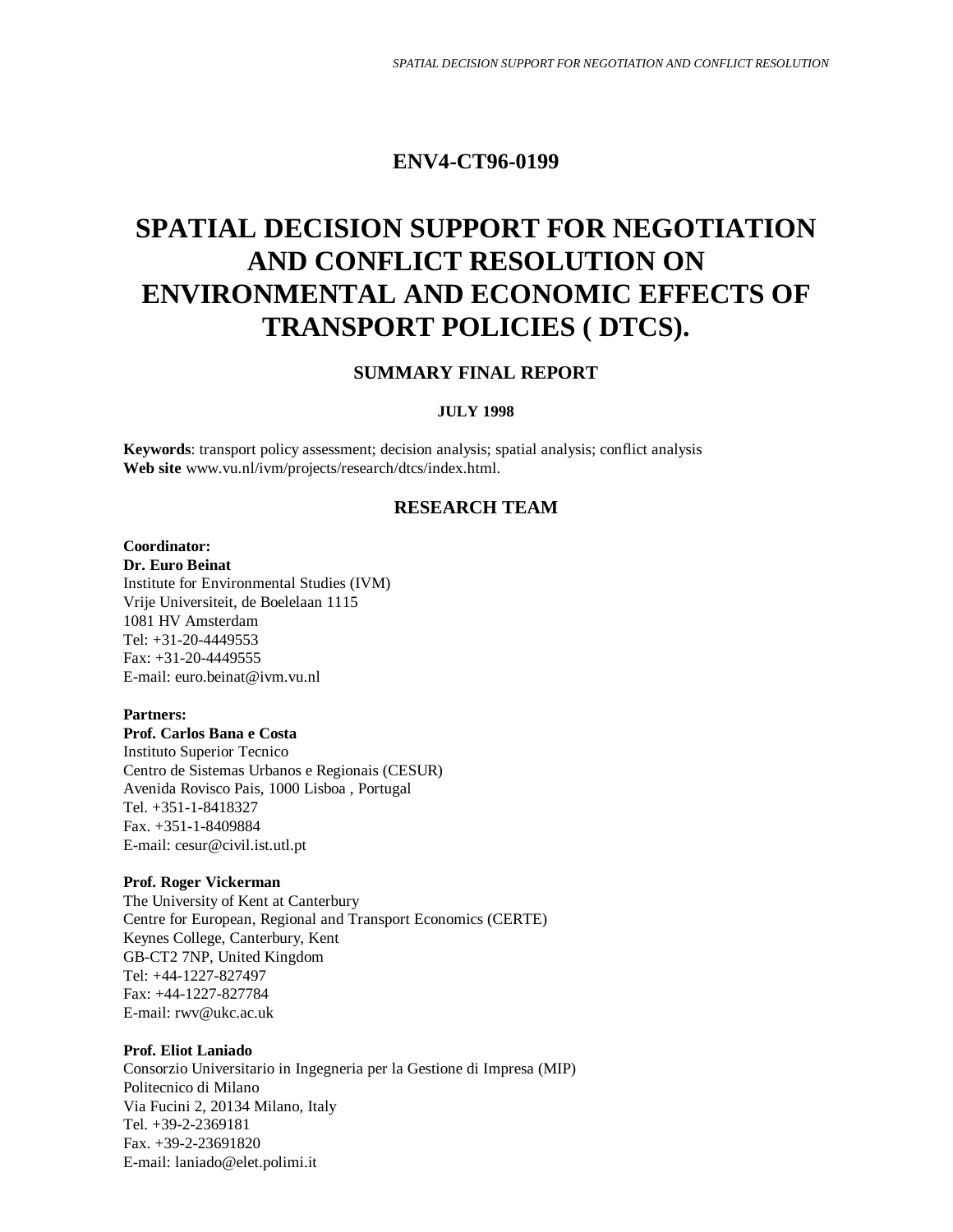## **I. OBJECTIVES**

The evaluation of a transport policy, plan, or infrastructure requires a systematic analysis of the multiple consequences of the development, and of their acceptability for policy makers and stakeholders. In most cases, this analysis has a spatial dimension. This is due to the geographical distribution of the policy effects, and the possibility of drawing different benefit-cost balances depending on the scale at which the policy is evaluated. The mix of multiple policy goals, multiple actors, spatial distribution of policy performances, and uncertainty on the policy effects makes this process problematic. Typical consequences include:

A poor articulation/harmonisation of policy objectives at different spatial levels. For instance, supranational objectives which are not fulfilled at the national level, or local objectives which are not accounted for at a higher policy level, disregarding regional identities and priorities.

An insufficient understanding and ability to predict conflicts between different policy levels (e.g. nations and local authorities, citizens), which complicates the decision process and may interrupt or stop policy development.

A lack in transparency and structure in the policy assessment process, with unclear specifications of the role of factual information, value judgements, and uncertainty in determining the suitability of the policy.

An insufficient understanding of the different perspectives of decision actors, with the result of over (under) estimating critical issues, sensitive aspects, and conflicts.

The goal of the project was to design a methodology which could be used to articulate policy objectives at different spatial levels, to assess and compare policy alternatives, and to support the analysis of spatial conflicts in a transparent way. The project had two operational objectives. The first was to identify a methodological framework and a systematic way of thinking about spatial conflicts. The second was to develop a series of tools, which could support the various stages of policy analysis. In particular, these tools are meant to support:

the exploration, identification, and structuring of the concerns of actors involved in the evaluation of a transport policy at different spatial levels (e.g., national, regional, and local levels). This serves to produce an organised overview of the issues which determine the suitability of a policy at a given scale and location.

The assessment of the consequences of a transport policy and of their attractiveness. This serves to identify the most probable policy impacts and to establish the degree to which they may be an attractive or unattractive outcome at various spatial levels.

The sensitivity of this analysis to various types of uncertainties and information gaps. This serves to understand if the results obtained are robust and reliable.

The identification of conflicts and the analysis of their cause. This is meant to identify between which spatial levels conflicts occur, which policy measures trigger conflicts, and which components of a policy measure cause the strongest conflicts. This also serves to improve the search for solutions which may improve the attractiveness of a policy.

The project has demonstrated the applicability and relevance of the methodology and of the tools in four real situations. Based on these applications, the project produced recommendations and practical advise, the dissemination of which will continue in the future.

## **II. METHODOLOGY**

BOX 1: The four case studies

- The *Channel Tunnel* rail link in the UK: assessment of alternative station locations and route options for the London-Channel Tunnel high-speed railway.
- The *Betuweroute* in the Netherlands: assessment of the pros-and-cons of the freight railway at the national, regional and local levels.
- The road network in the *Lisbon* metropolitan area: analysis of the attractiveness of road investment packages for the region and its municipalities.
- The public bus network in *Lombardy* (Italy): suitability of spatial zoning for increasing public-transport efficiency for the region and the provinces.

The methodology was the result of empirical analysis, fundamental research and tests in real cases. The empirical analysis included the critical assessment of transport policies in Europe and the four states involved in DTCS (Italy, Netherlands, Portugal and United Kingdom). It focused on the relationship between transport, environment and spatial planning. The issues which emerged from this review were investigated in more detail in four case studies (Box 1), representative of situations in which spatial conflicts were critical policy issues.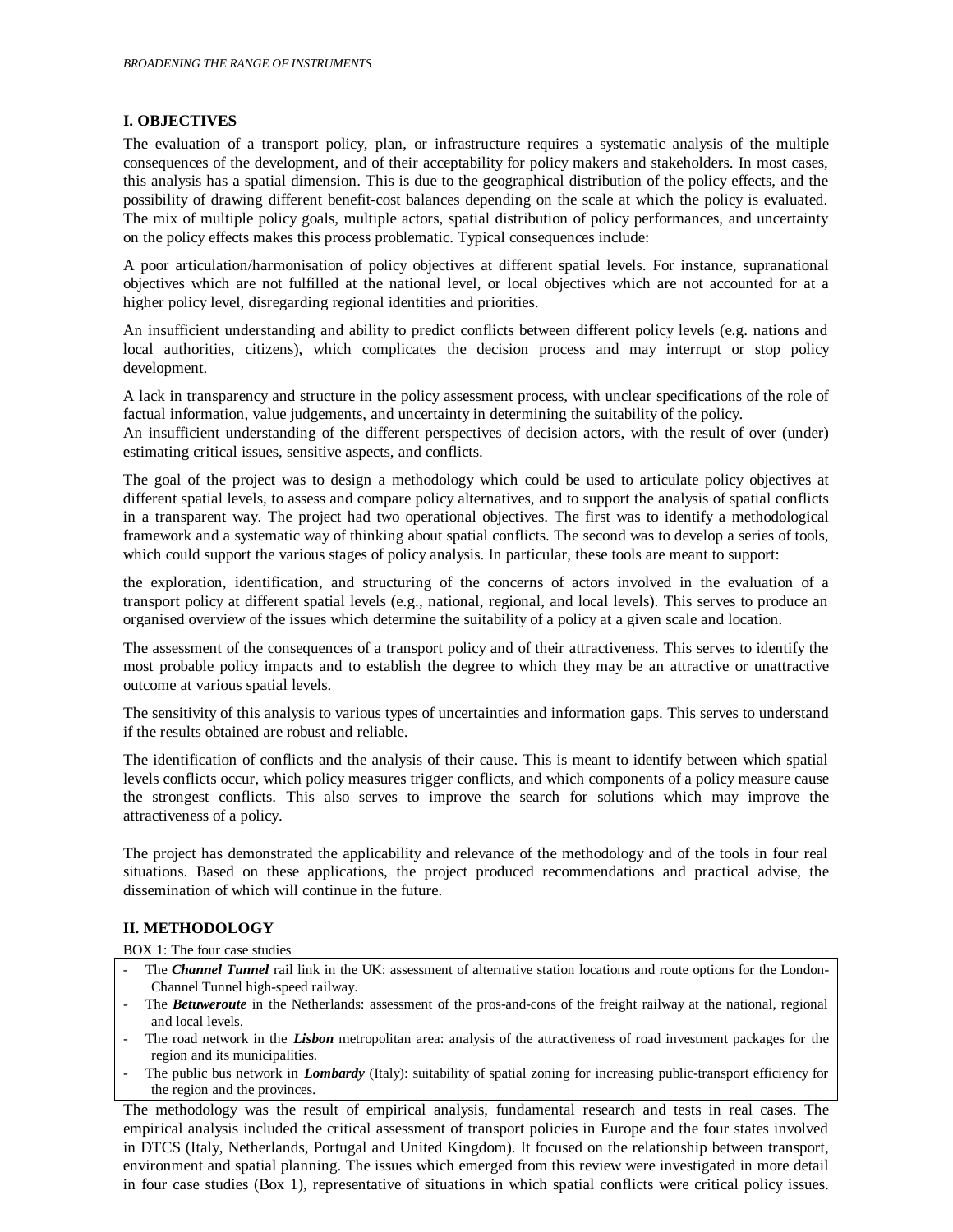This analysis focused on the decision process and on the role of the spatial actors involved in the policy assessment. In all cases, multiple points of view were considered (e.g., policy effects on the transport sector, economic and environmental impacts), together with the interests of multiple actors (e.g., administrations and NGOs) at different spatial levels (e.g., national, regional and local levels).

The case studies served for three distinct purposes. They were first used to identify the needs of policy analysis and to streamline a way of thinking about spatial conflicts. During the project, they served to test the applicability of the tools developed to support policy and conflict analyses. At the end of the project, the cases were used to systematically test the methodology and demonstrate its usefulness.

#### **III. METHODOLOGY**

The term policy was used in a broad sense to include general indications for action (e.g., to shift transport from road to rail, or to decongest urban areas); plans and programmes (e.g., upgrade schemes for road and rail networks, managemenet of the level of service); and individual policy measures (e.g., a railway project). The framework applies to all these levels, but the case studies were limited to programmes, plans and projects. The *methodological framework* is built around three fundamental policy issues:

- The analysis of the attractiveness of a policy with respect to the policy goals and concerns;
- The assessment of the policy consequences at multiple spatial levels;
- The identification of spatial conflicts, and the analysis of their causes and intensity.

MultiCriteria Analysis (MCA) constituted the basis to address these issues. MCA has evolved from a mechanism to rank alternatives, to a structured approach to organise factual information, value judgement, and to argue logically about the pros-and-cons of policy solutions (Box 2).

The link between space and MCA is made through the concept of policy unit. A unit is an area, administrative or other, associated to a distinctive evaluation perspective. Units are found at various spatial scales, for instance: national government, regional authorities, municipalities, local communities. They can also be defined in terms of functional borders (e.g., a river basin, a transport corridor) or special area features (e.g., a protected area).

### BOX 2: Multicriteria analysis

Multicriteria analysis (MCA) is a branch of management science. The essence of MCA lies in structuring management and planning decisions in terms of a number of relatively precise but generally conflicting criteria. Multicriteria methods are used in two basic contexts. In the first, a decision maker seeks to make a decision which does not seriously impact, or require justification to, other actors. In this case methods can be relatively informal, and the rationale for the decision does not need substantial justification. This contrast with contexts in which an individual or group has to make a decision on behalf of a larger group or community. In this case, the rationale for the choice must be documented and consideration of each interest or point of view must be demonstrated. This requirement necessitates the use of more formal methods of analysis, even when they may be less efficient and/or may impose structures (of preference, for example) which may not be strictly justifiable empirically. There are various multicriteria techniques available, which usually evolve around the following common activities: *structure* **(**establish goals and concerns for the problem, select criteria for the evaluation, and predict the performances of policy alternatives); *value analysis* (study the attractiveness of individual impacts and the relative importance of the criteria for the actors involved), *recomendation for the decision* (depending on the way the problem is structured, this requires some type of aggregation, leading to a ranking of the alternatives, or the isolation of one or more promising solutions).

Due to scale and location factors, units usually employ different evaluation perspectives, making the same policy attractive for some units and unattractive for others. There is a variety of reasons for these differences, which can be brought down to four main factors: value system factors (actors disagree on goals and concerns; they employ different criteria and/or have different priorities); impact distribution factors (the spatial distribution of policy effects is, or is perceived to be, unjust); uncertainty factors (uncertainty on the policy effects, disagreement on the likely outcomes, insufficient understanding of synergies with other policies, hesitation about preferences and values) and process factors (actors have difficulties in communicating with each others, or are unsatisfied with their role and influence in the decision process).

Because of these factors, different units may prefer different courses of action, which indicates the existence of a conflict. By applying MCA at the level of policy units it is possible to analyse the causes of (spatial) conflicts and how they relate to value system, impact distribution and uncertainty factors. The origin, causes and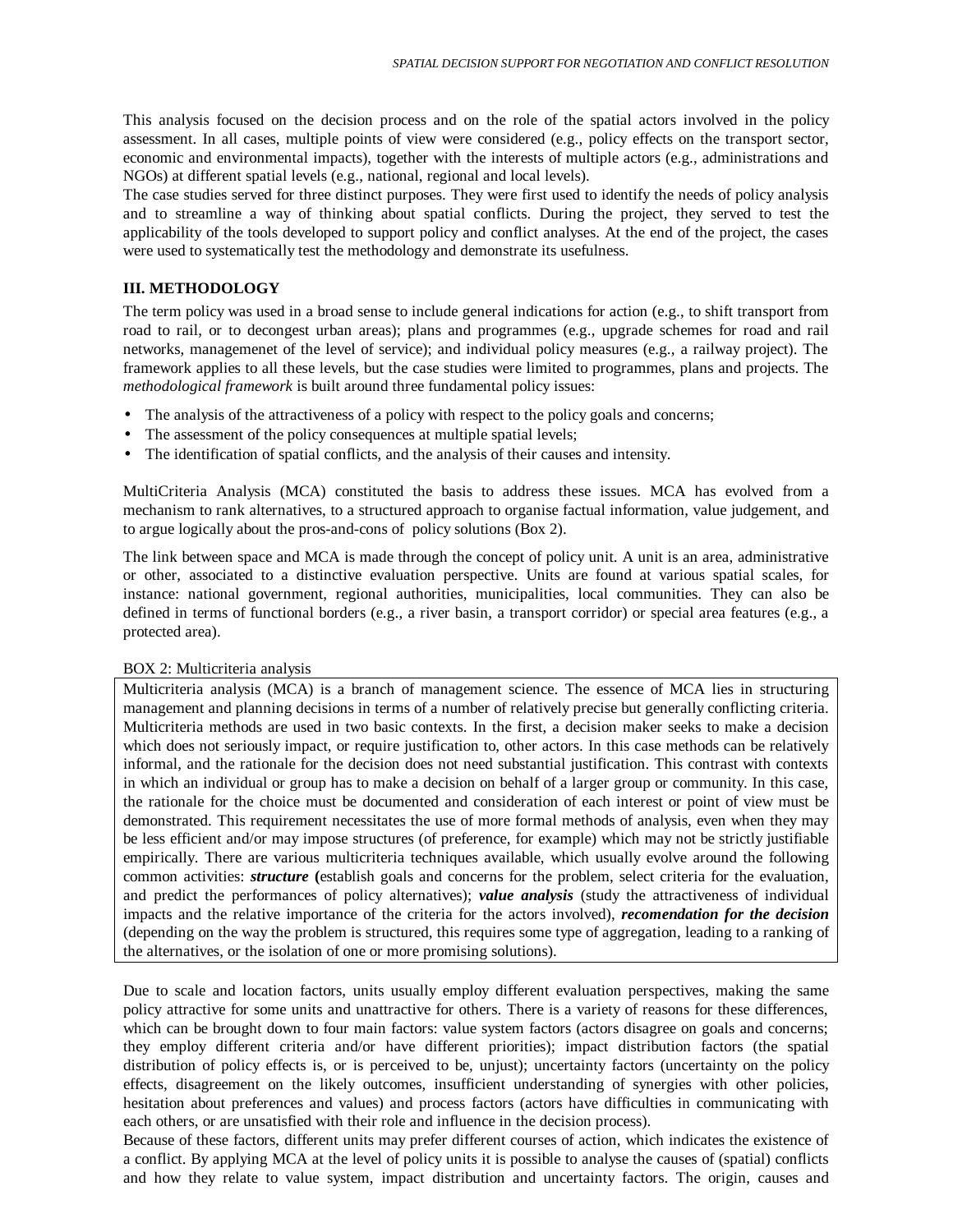intensity of conflicts can be investigated, and information can be supplied to the negotiation and conflict management process. The interpretation of this information, and the implications for negotiation, depend on the type of setting used for policy assessment. Most practical applications correspond to one, or a combination of, the three settings described in Box 3.

| <b>BOX 3: General settings for conflict analysis</b> |                                      |                                           |  |  |  |
|------------------------------------------------------|--------------------------------------|-------------------------------------------|--|--|--|
| <b>Individual Structuring -</b>                      | <b>Group Structuring -</b>           | <b>Group Structuring -</b>                |  |  |  |
| <b>Individual Evaluation (IS-IE)</b>                 | <b>Individual Evaluation (GS-IE)</b> | <b>Group Evaluation (GS-GE)</b>           |  |  |  |
| Applies when units employ totally                    | Applies when units agree on how o    | Applies when units share the same         |  |  |  |
| different perspectives to evaluate th :              | assess the policy. This implies a    | evaluation perspective. This implies an   |  |  |  |
| same policy. Differences may regard                  | basic agreement on what a policy     | agreement on the policy goals and on      |  |  |  |
| any aspect, and even fundamental                     | should be meant for and what goa's   | the relative importance of different      |  |  |  |
| issues such as the policy goals.                     | it should pursue. However, the       | factors. Conflicts may emerge only due    |  |  |  |
| Conflicts may emerge due to a varie y                | units may disagree on the relative   | to the impact distribution, which         |  |  |  |
| of reasons such as different policy                  | importance of different aspects an l | determines a different balance of         |  |  |  |
| priorities or unfair impact                          | may be affected by different         | benefits and costs for the various units. |  |  |  |
| distribution.                                        | impacts, leading to conflicts.       | causing conflicts.                        |  |  |  |

Information on type and intensity of conflicts is provided by a set of conflict indices (see Box 4). They identify the units between which conflicts are stronger, and the differences between units which are at the basis of conflicts. The indices can be used to detect the critical conflict factors, which can be the spatial distribution of costs and benefits, differences in the fundamental objectives and concerns of the units, difference in the relative importance of these concerns etc. This evidence can be used either to inform and support the negotiation process, or to drive the search for alternative policy measures, which decrease conflicts and are better suitable to respond to the interests of actors involved.

| BOX 4: Some examples of conflict indices. Each index identifies and measures the intensity of a specific type of |                                          |                                          |  |  |  |
|------------------------------------------------------------------------------------------------------------------|------------------------------------------|------------------------------------------|--|--|--|
| conflict                                                                                                         |                                          |                                          |  |  |  |
| <i>Index of rank reversal: measures the Index of unattractiveness: for each</i>                                  |                                          | <b>Index of maximum loss:</b> for ea $h$ |  |  |  |
| number of rank reversals between                                                                                 | unit, it measures how unattractive is    | unit, measures the sacrifices which      |  |  |  |
| the rankings of two units. There is $1.0$                                                                        | the preferred option of another unit.    | would be necessary to accept the         |  |  |  |
| conflict only when units share the                                                                               | There is no conflict only when the be t  | best option for another unit.            |  |  |  |
| same ranking of the policy options.                                                                              | option for a unit is at least attractive |                                          |  |  |  |
|                                                                                                                  | for the others (though not best).        |                                          |  |  |  |

## **Inside the methodology: the** *toolbox*

The tools composing the DTCS toolbox can be organised into three main classes of instruments: tools for structuring, for analysis of attractiveness, and for conflict analysis (Table 1).

Structuring means: to explore and identify the objectives/concerns of a policy unit, and to organise them into a value tree which specifies areas of concern for a unit (e.g., social effects of the policy, environmental impacts), individual concerns (e.g., accessibility and noise) and the criteria selected by the unit to measure the impacts of interest (e.g. number of houses exposed to high noise levels). The value tree and the criteria may be the same for all units, or be partly or completely different for different units. The tools for structuring include various forms of interview techniques, which lead to qualitative problem representation, such as mind-maps, cognitive maps, or rich-picture diagrams.

Impact analysis serves to predict, as accurately as possible, the consequences of a policy for a unit. The results are summarised in an impact table, where impacts can be expressed in cardinal, ordinal, verbal, descriptive or even pictorial terms. In the DTCS approach, the impacts of a policy cannot be defined in isolation from the interests and expectations of the units involved. Since the value tree of the units may be different, there may be several impact tables, each one associated to one or more units. Geographical Information Systems (GIS) are often used for impact assessment due to the large information demands which are necessary to perform impact calculations for multiple units at multiple spatial scales and locations.

Impact analysis results into an impact profile associated with each policy option for each policy unit. However, this information does not state if the policy consequences are attractive or unattractive. Questions such as "*Does an increase in accessibility of 10% justify the costs of the policy?*", or "*Is a land take of 500 ha acceptable?*", require additional inputs from the policy actors. These inputs are embedded in value functions. They apply to single criteria and translate impacts into attractiveness scores. Value functions are usually the result of interviews with policy actors or sector experts. Specific interview schemes have been designed to simplify the task of the respondents and allow for qualitative and imprecise estimates.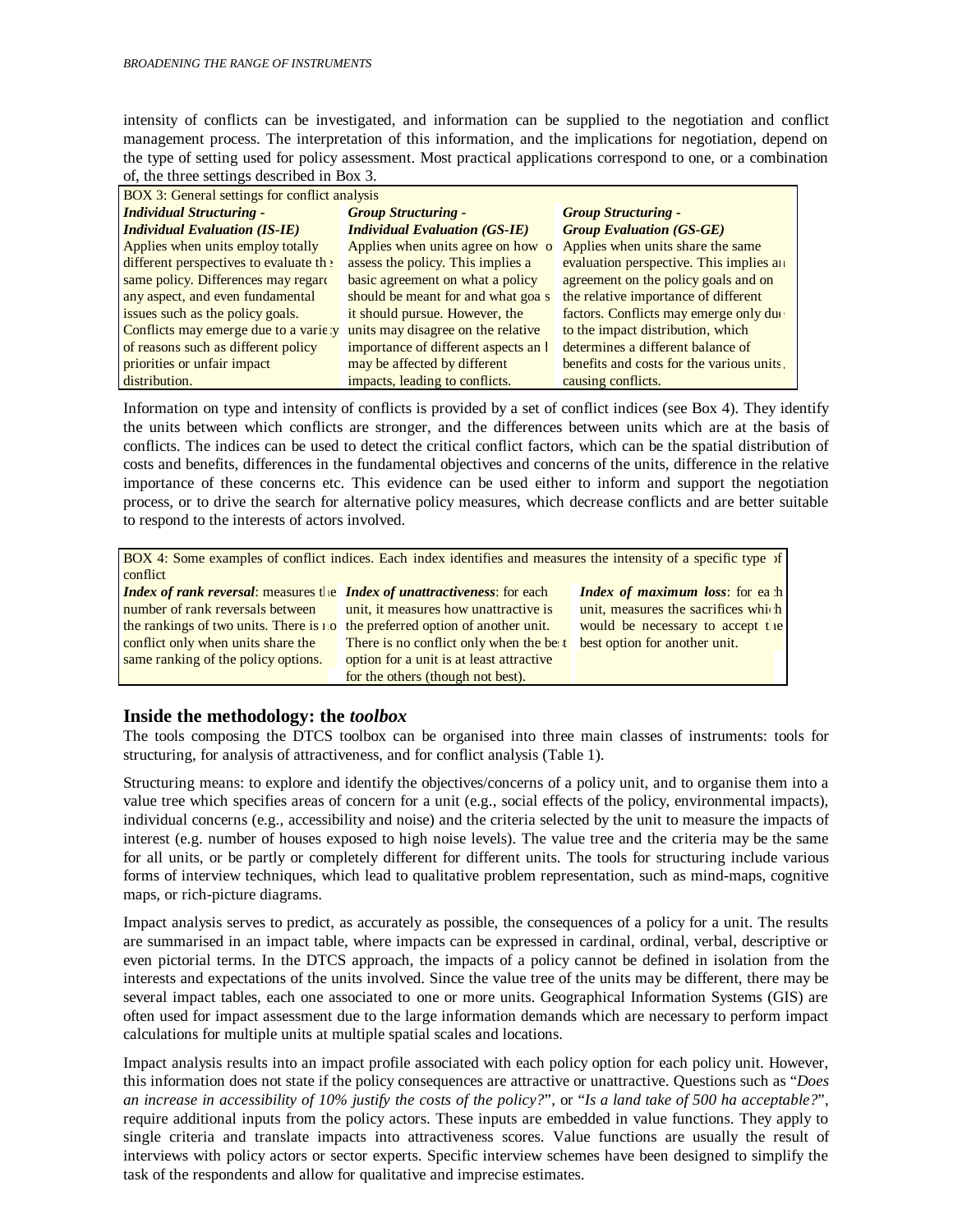The overall attractiveness of a policy depends on these values and on the weight associated with individual objectives/concerns. The assessment of weights is one of the characteristic activities of MCA: it is also one of the most critical stages. Weights are intrinsically subjective and are meant to represent the decision strategy of a policy unit. The assessment of weights requires interviews with policy actors, for which specific interview protocols have been developed. Through a weighted scheme, an overall value score can be associated to a policy option, reflecting its overall attractiveness (for a policy unit).

Policy estimates may be affected by substantial prediction and measurement errors. In addition, people may hesitate about their preferences and priorities. These uncertainties imply that the conclusions of the analysis may be weak and require careful use. Sensitivity and robustness analysis serve to test the credibility and stability of the results when uncertainty and information gaps are present. Several tools can be used for this purpose: simulation, statistical analytical or tailor-made methods optimised for specific types of uncertainty.

Conflicts between units correspond to disagreements on the preferred course of action. They may depend on the distribution of costs and benefits of the plan, but they may also depend on different objectives, specific evaluation criteria and individual weights employed by the units. Conflict analysis is based on conflict indices. Each index applies to a different situation and highlights a particular dimension of conflicts. For instance, ordinal conflict analysis applies to ordinal rankings, and measures the disagreement between units as concerns their rankings of policy options. Cardinal conflict analysis may be used to measure the intensity of conflicts between units. Also, indices have been developed to assess conflicts between pairs of units, or between one unit against all others.

|  |  |  | Table 1. Policy question, methodology and tools |  |
|--|--|--|-------------------------------------------------|--|
|--|--|--|-------------------------------------------------|--|

| raoic 1. 1 onc $f$ question, methodology and tools<br><b>Policy question</b> | <b>Methodological phases</b>     | <b>Support tools</b>                           |  |  |  |  |
|------------------------------------------------------------------------------|----------------------------------|------------------------------------------------|--|--|--|--|
| STRUCTURING and IMPACT ASSESSMENT                                            |                                  |                                                |  |  |  |  |
| Who are the policy actors and what Identification of policy units and        |                                  | Institutional analysis, stakeholder analysis   |  |  |  |  |
| are the spatial levels for evaluation? their spatial relation.               |                                  | and territorial analysis.                      |  |  |  |  |
| What are the goals and concerns of Problem structuring and                   |                                  | Structuring tools, such as cognitive maps,     |  |  |  |  |
| the actors and what criteria do they construction of a value tree.           |                                  | mind maps, rich-picture diagrams.              |  |  |  |  |
| use to assess policy options?                                                |                                  |                                                |  |  |  |  |
| What impacts are relevant for the                                            | Impact analysis; isolation of    | Impact prediction models. Impact scales for    |  |  |  |  |
| units to substantiate their position?                                        | impacts for each policy unit.    | ordinal, cardinal, verbal, descriptive,        |  |  |  |  |
|                                                                              |                                  | pictorial impacts.                             |  |  |  |  |
| <b>ANALYSIS of ATTRACTIVENESS</b>                                            |                                  |                                                |  |  |  |  |
| Are the individual impacts                                                   | Analysis of attractiveness based | Interview technique to assess value            |  |  |  |  |
| attractive or unattractive?                                                  | on value functions.              | functions                                      |  |  |  |  |
| What is the relative importance of                                           | Analysis of trade-offs and of    | Interview technique to assess weights.         |  |  |  |  |
| different concerns?                                                          | weights of different concerns.   |                                                |  |  |  |  |
| What option is more attractive in                                            | Aggregation of impacts based on  | Additive aggregation rule.                     |  |  |  |  |
| global terms?                                                                | attractiveness and importance.   |                                                |  |  |  |  |
| Are the results credible?                                                    | Sensitivity analysis to test     | Methods for sensitivity of impacts, value      |  |  |  |  |
|                                                                              | robustness of results.           | judgements and policy priorities               |  |  |  |  |
| <b>ANALYSIS of CONFLICTS</b>                                                 |                                  |                                                |  |  |  |  |
| Are there conflicts between the                                              | Identification of differences    | Conflict indices to identify causes and        |  |  |  |  |
| different units?                                                             | between the results of different | intensity of conflicts, and the policy options |  |  |  |  |
|                                                                              | units.                           | which generate conflicts                       |  |  |  |  |
| What are the causes of conflicts and Feedback analysis.                      |                                  | Methods to identify critical conflict factors  |  |  |  |  |
| which measures could be                                                      |                                  | (impacts, priorities, etc.) and changes in the |  |  |  |  |
| investigated to reduce conflicts?                                            |                                  | policy measures to reduce conflicts.           |  |  |  |  |
|                                                                              |                                  |                                                |  |  |  |  |

#### **GENERAL CONSIDERATIONS**

The methodology requires a close interaction with the actors in the units. This interaction can take on different forms, such as meetings, workshops, interviews, questionnaires. It is an implicit assumption that actors can participate in the decision process, that their interests are considered, and that there is a positive engagement of actors in the search for an acceptable solution.

There is a wide set of instruments which can be used to support policy assessment and conflict analysis, from simple qualitative guidelines to sophisticated quantitative models. The complexity and diversity of real situations is such that there would be no point in specifying a single best instrument for decision aid. Flexibility and adaptability to the specific contexts are required to be able to provide the type of support which is most appropriate in each situation. The tools developed for structuring, impact analysis, policy assessment, and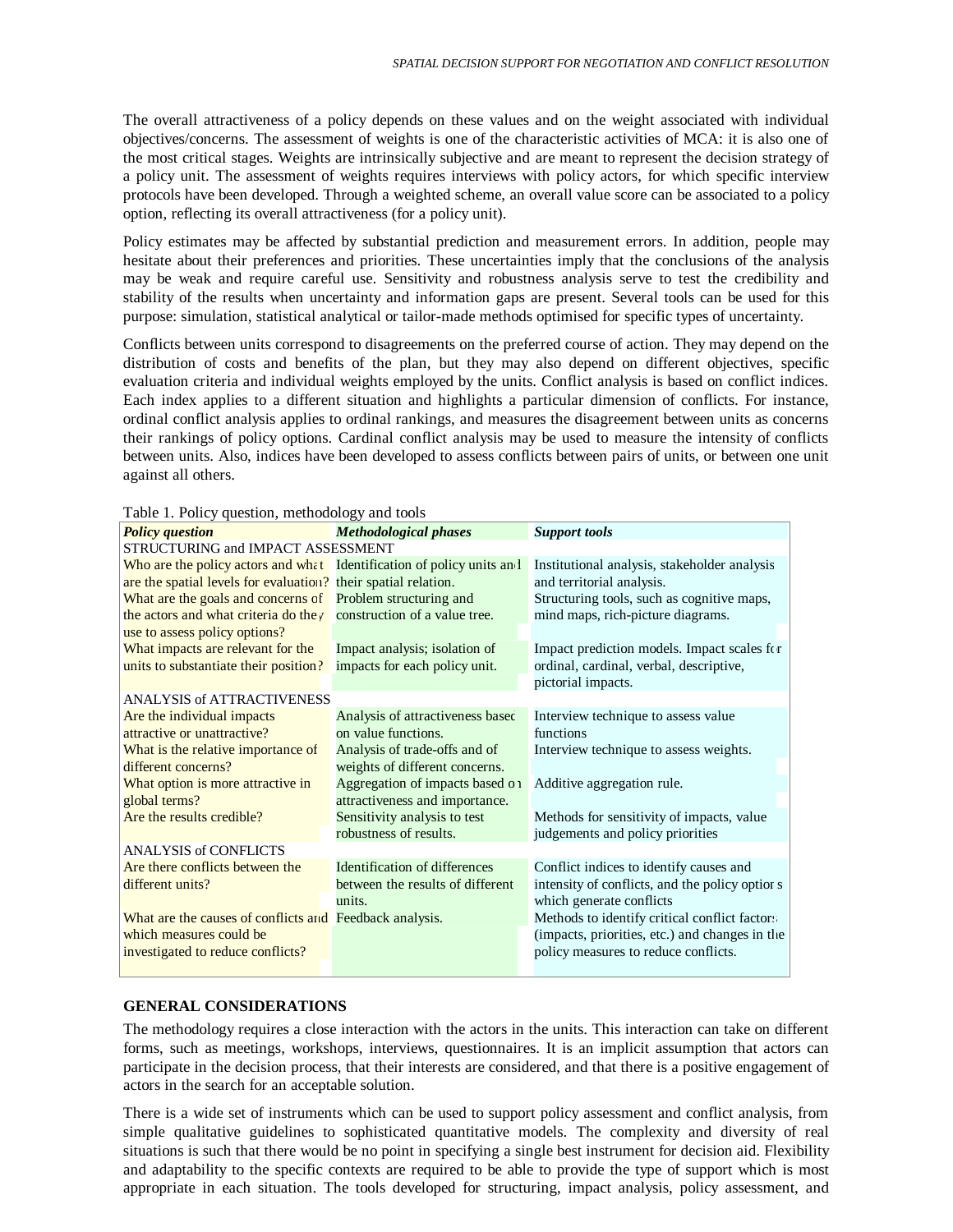conflict analysis are components of a toolbox of instruments, which need to be combined in ways which strongly depend on the necessity of individual applications.

#### **RESULTS**

#### **Policy framework**

Four themes can be used to organise the transport debate in Europe: mobility, competitiveness, cohesion, and sustainability. The analysis of the transport policies in Europe and in the four countries involved in DTCS (Italy, Netherlands, Portugal, United Kingdom) has shown that achieving objective levels in all themes simultaneously may prove more difficult than traditionally assumed. The key concerns relate to the degree of synergy between mobility and economic growth as primary objectives of policy, and to the distribution of policy effects between different groups, different regions and the environment. The analysis of the case studies in DTCS shows that the assumption of a policy making role by one level of policy making may impose serious costs leading to conflict on both higher and lower level. In addition, the articulation of policy at higher levels needs to be clear and precise to avoid misinterpretation at lower levels. The articulation of policy at the EU level, for instance, is frequently too imprecise to be correctly interpreted by lower levels. This arises, for example, where a Trans-European Network (TEN) is planned. This produces a clear expectation of an EU level of interest, but the EU is not capable of expressing it clearly, in a way which can be interpreted and evaluated by other policy units or stakeholders. A better articulation of policy objectives and a better integration of concerns at different policy levels is thus necessary to achieve a suitable balance between mobility, competitiveness, cohesion, and sustainability.

## **Structuring**

An insufficient articulation of policy objectives and concerns, and an unclear link between policy consequences and policy objectives, emerged in the two case studies for which an ex-post evaluation was made. The exchange of information and views with policy makers and transport experts, in all four case studies, confirmed that there is substantial confusion on the interpretation and use of even fundamental concepts, such as *policy objective* or *evaluation criteria*. Establishing a clear language for the assessment was therefore a basic requirement for the methodology. After long discussions, it was decided to recommend the use of the terms *concern* and *impact descriptors*. The main reason for preferring less common terms than those proposed in the literature (objectives and criteria, in particular) is that they are rather neutral, and can be precisely defined without introducing semantic distortions and confusion with the normal use of the terms in daily language.

The concerns of a policy unit include the objectives of the policy (the reasons why there is interest in a policy action, such as "*to remove constraints to economic growth"*) and the preoccupation for the adverse effects that the policy actions may have (such as "*to minimise the noise disturbance*"). Concerns cannot be strictly justified empirically, as they stem from the actors' value system. However, they should respect some fundamental properties to be useful for the analysis, such as independence and absence of double counting. Concerns are made operational by introducing the *impact descriptors*. For instance, the concern "*to minimise the disturbance to residents"* could be associated with the impact descriptor *"number of houses exposed to high noise levels"*, which is the quantity that is measured to assess the policy performances*.* A policy measure is thus described by a list of impacts on the descriptors. Descriptors can be quantitative, verbal, continuous, discrete, and even pictorial. Also, there may be several suitable descriptors for an individual concern. The choice depends on the degree to which a descriptor is able to clarify and communicate as unanbiguously as possible the implications of policy actions, with respect to a given concern.

The identification of concerns and the selection of descriptors is an interactive process which can be supported by various techniques (such as cognitive maps, mind maps, rich-picture diagrams, etc.). Instead of focusing on the technicalities of these methods, the DTCS project has focused on the logic behind this process, providing recommendations on how to correctly select and interpret concerns and descriptors. Also the broad set of modelling and measurement techniques used to predict the policy consequences, the *impact assessment* techniques, have not be addressed in the project. It was clear that impact estimates, albeit affected by substantial errors, were not a bottleneck in the case studies. Carefully structuring the decision problem appeared to be more a crucial factor, and a substantial input to policy evaluation could be provided even based on approximate impacts. An example of impact assessment for a case study is shown in Box 5.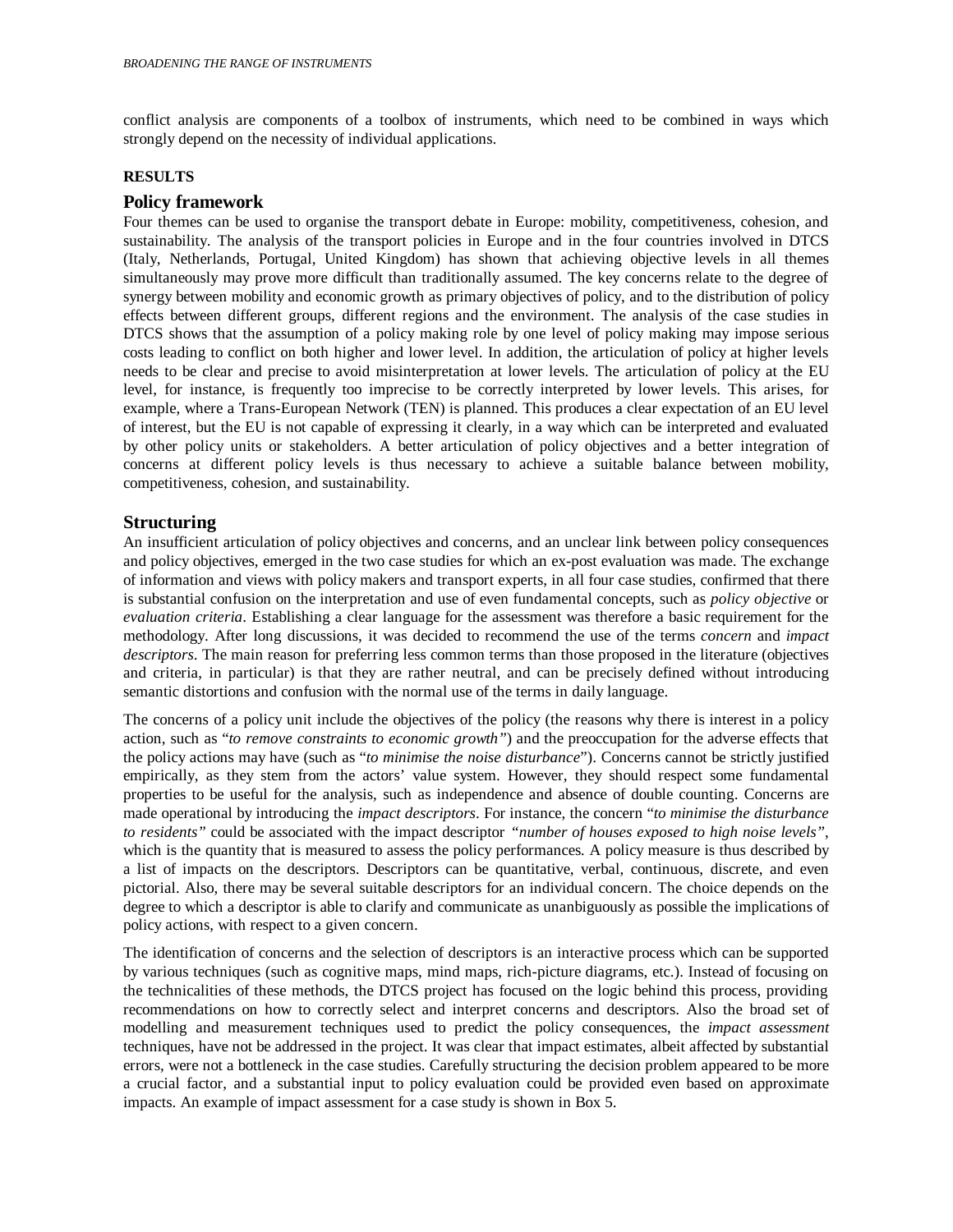

#### **Assessing the attractiveness of a policy: value functions and weights**

The attractiveness of a policy measure, for a policy actor, depends on the policy impacts and on subjective judgements. Subjective judgements affect the attractiveness of individual impacts, and the relative importance of the concerns. Value functions are used for the former.

BOX 6: Value function for accessibility in the Lombardy case.

Accessibility of social facilities (such as hospitals) needs to be guaranteed by the public bus service of Lombardy. The province of Mantova considers 13 km as an acceptable distance to the nearest facility, while more than 19 km become unacceptable. Intermediate distances receive an intermediate rating.



A value function translates an impact level into an attractiveness values, which states the degree to which the policy meets a concern (c.f. Box 6). This may be a demanding and complex task. DTCS uses a technique (called MACBETH) which extracts value functions from qualitative, verbal judgements. The technique is based on a interview protocol: with the support of software, the user is shown a series of impact levels and is asked to judge their attractiveness in plain language. By requiring more judgements than strictly necessary, and by judging the same impacts from different angles, it is possible to assess value functions based on qualitative, imprecise responses, which are tested for internal coherency. This approach proved useful and relatively easy to apply.

Further insight can be gained by weighting the concerns and providing a more aggregated picture of the policy performances. Weights are assessed and used, implicitly or explicitly, every time the assessment of a transport policy depends on the combination of several impacts. However, it clearly appeared that the practice of weight assessment is very poor. The concept of weights is frequently misused and misunderstood. The most critical mistake is the use of weights in isolation of the range of impacts of a policy and of the method used to aggregate impacts. This may result in weights which do not represent policy priorities and which cannot be used to aggregate impacts. This often increases confusion, instead of increasing insights. For this reason, the DTCS project has made a substantial effort to provide clear definitions of weights and clear guidelines for their interpretation. A variation of the MACBETH technique is proposed for the weight assessment. Similar to the procedure for value functions, the weight assessment is based on qualitative verbal responses. These are checked for internal coherency and used to extract a set of weights representing the decision strategy of the respondents. In DTCS, the overall attractiveness of a policy is the result of a weighted combination of individual attractiveness scores.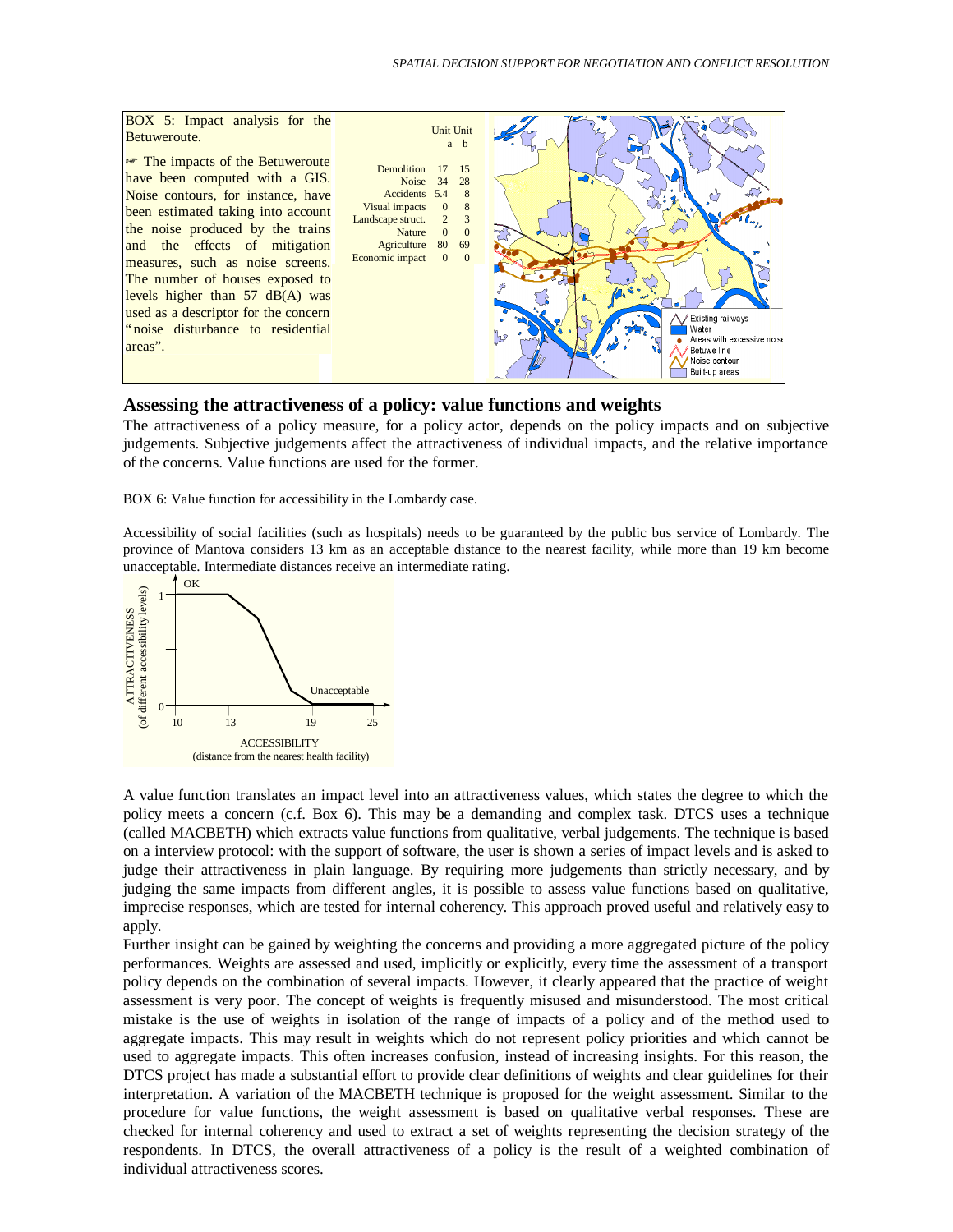The results of an analytical model to assess the attractiveness of a policy are sensitive to various types of uncertainty, such as errors on impact predictions, uncertain value functions and uncertain weights. To test the robustness of the outcomes, the DTCS project has developed a series of sensitivity tests, which check the credibility of the results against imprecise impact estimates; uncertainty on the attractiveness of a given impact (value functions ); and uncertainty and hesitation about the relative importance of different concerns (weights ). An example of sensitivity analysis is shown in Box 7.

#### BOX 7: Weight sensitivity for the Lisbon case.





## **Conflict analysis and feedback**.

The term conflict, as used in daily language, may be associated to a wide range of types of disagreements between two or more decision actors. The term conflict in the project has been associated to a disagreement on the desired outcome of the decision. Two actors (or two units) may prefer different policy solutions for a variety of reasons (e.g., they have different concerns, they are affected by different impacts, they employ different weights, and so forth). However, differences on each of these factors individually do not necessarily lead to conflicts, should the preferred course of action be the same in spite of the differences. This approach to conflict analysis highlights disagreements on the policy solution, and not on, for instance, the policy objectives or priorities.

The various conflicts which emerged in the case studies could be classified in terms of conflict type (relative and absolute) and decision scope, which is the desired outcome of the decision (e.g., the choice of the best alternative, the choice of an attractive alternative although not the best, the ranking of the alternatives).

A conflict can be analysed by means of one or more conflicts indices. Conflict indices are developed for pair of units (to check if there is a conflict, and the intensity of the conflict); for the whole group of units (which units conflict more with the others) and for policy alternatives (which policy alternative causes which type of conflict). Several conflict indices can be used. The project focused on eight examples, which cover relative and absolute conflicts for the three decision scopes considered.

Conflict indices serve to identify which impacts of the policy, which differences in concerns, descriptors, value functions and weights cause conflicts. At present, there is no automatic procedure to perform this analysis. The DTCS project has focused on general guidelines for using the information provided by different indices. A typical result of this analysis is the identification of mitigation or compensations measures, or the indication of where to focus the design of new policies which could diminish a particular type of conflict. An example is given in Box 8.

BOX 8: Use of conflict indices to support conflict resolution in the Lisbon case.

Four packages of roads were considered for improving the road system of the Lisbon region. After a first analysis, one package seemed very promising. It combined good accessibility improvements in the region with limited environmental effects and few planning constraints. However, this package was very unattractive for two municipalities (out of eighteen). Five other municipalities considered the plan positive, but little better than the status-quo. This implied a conflict between a minority of the municipalities, the region and the remaining municipalities. Conflict indices pointed out the weak points of the proposal and measured the extent of the changes needed to improve the plan and reduce conflicts. This led to the identification of a new road package, in which some road links were replaced while respecting engineering and transportation constraints. The new package retained most benefits of the previous one, but significantly decreased the local costs. It represented a suitable solution to the conflict.

## **Example and software prototype**

An example has been developed to illustrate all components of the DTCS methodology in a simplified setting. The example is self-contained and serves to explain in simple terms the usefulness and implications of the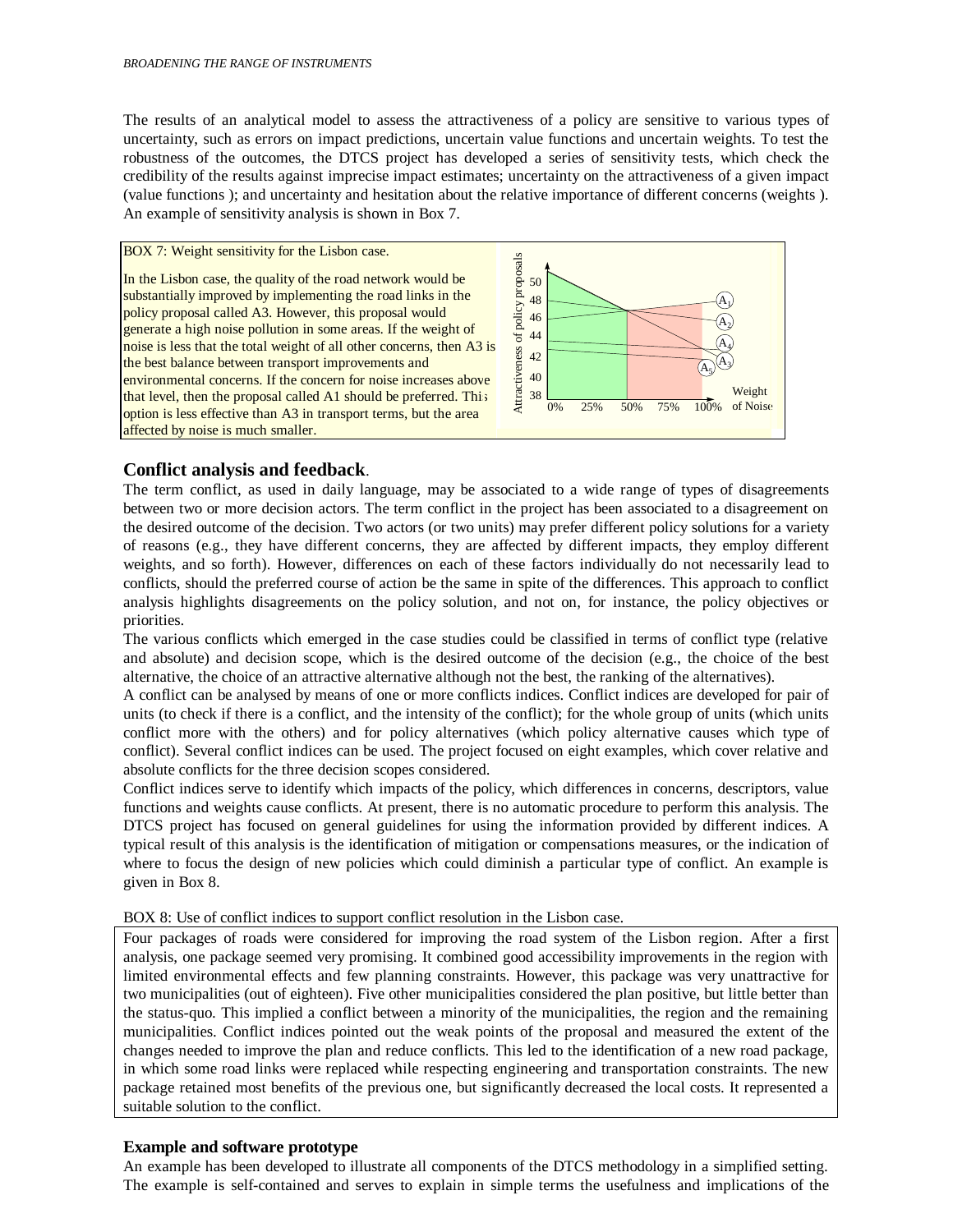DTCS methodology. The DTCS methodology has also been implemented in a (prototype) software developed on a spreadsheet platform. The software supports all parts of DTCS and, for each component of the methodology, offers at least one option to carry out the analysis. The software can be linked to a GIS, so that spatial analysis and decision analysis can be integrated.

#### **Case studies**

The four cases include two TEN projects (the Channel Tunnel rail link in England, and the Betuweroute in the Netherlands); the reorganisation of the public bus network in Lombardy (Italy) and the re-organisation of the road system in the Lisbon metropolitan area (Portugal). The cases cover ex-ante and ex-post assessments; railway and road schemes; provision of infrastructure and management of service.

**British case study.** The Channel Tunnel rail link case focuses on the location of the Station in Ashford, the route through the Medway section (a natural area) and the number and location of intermediate stations (Box 9). The balance between business and economic concerns (e.g., economic generation capacity, penalty to international travellers), quality of life (e.g., traffic, noise) and ecological impacts proved difficult to achieve resulting into conflicts in the vertical sense (e.g., the national vs. the local level for the location of the Ashford station) and horizontal sense (e.g., between regions for the location of intermediate stations).



BOX 9. The Channel Tunnel rail link: the yellow labels indicate the issues studied in the case.

For the crossing of the Medway section, the DTCS methodology justifies the choice of the short-tunnel option, which represents a compromise between the national and regional authorities on economic and environmental concerns. For the Ashford route, the conflicts between the national unit and the regional/local units could be distilled down to a trade-off between economic regeneration capacity and costs. The application of the DTCS methodology justifies the choice of the least conflicting solution. For the location and number of intermediate stations, the methodology was applied ex-ante. It highlighted the difficulty to find a solution suitable for the national level (concerned with the quality of domestic and international connections) and the regional levels (interested in the economic regeneration effect of a station). The only way to find a station option, which is agreeable to the national and regional units, is by increasing environmental mitigation or economic compensation.

**Dutch case study**. The Betuweroute case focuses on the position of national, regional and local actors as concerns the final route of the railway (Box 10). The spatial distribution of benefits (which peak in Rotterdam) and costs (distributed across the whole corridor) was a main cause of conflicts. The case study first analysed the reactions of provinces, municipalities, citizens and stakeholders presented to the national authorities when the project was completed (more than 5000 documents).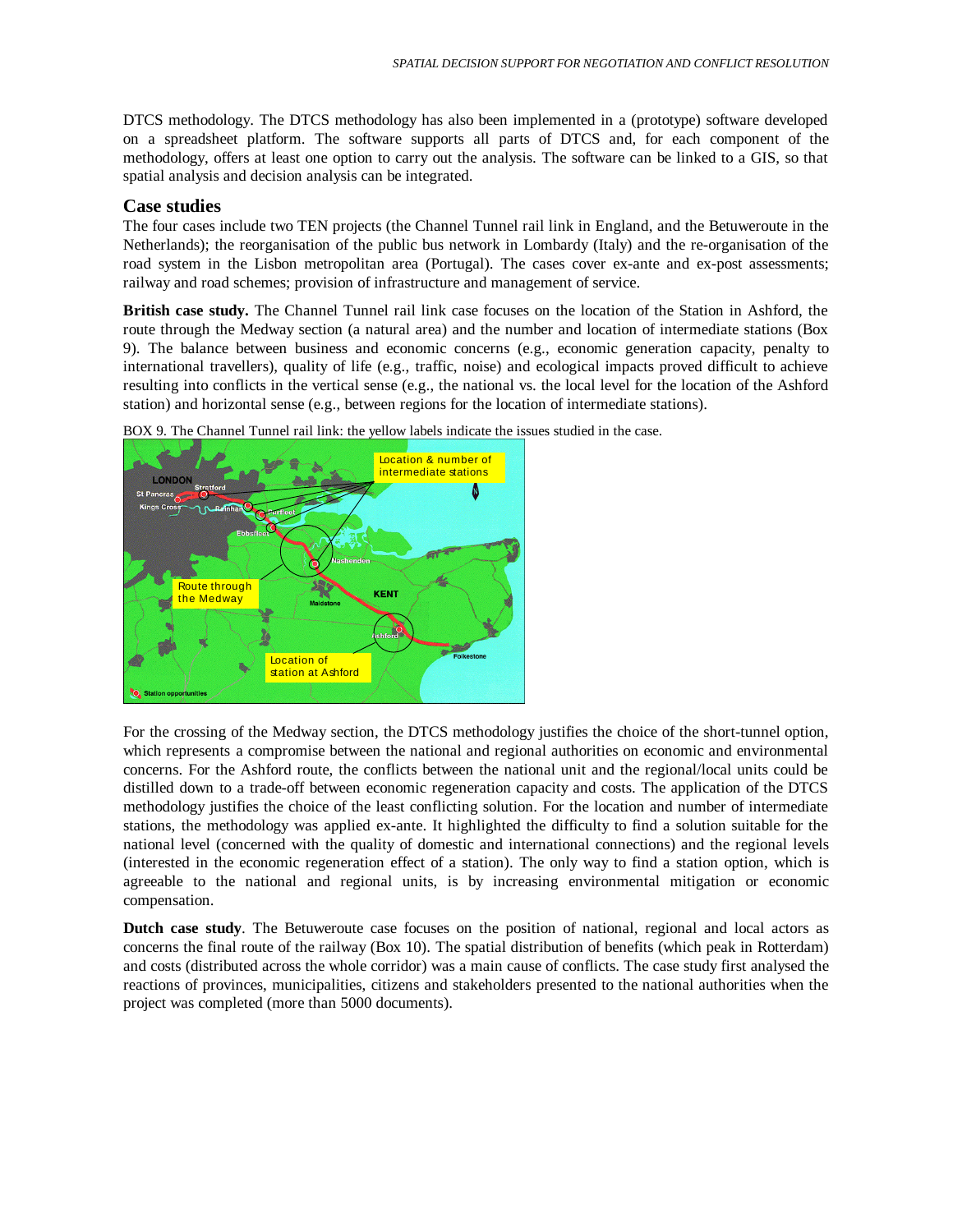

Aside from the predictable correlation between complaints and impacts, the large share of procedural remarks (25%) indicates that local levels are clearly concerned about their participation in the strategic decisions. The analysis was also able to demonstrate that top-down decisions complemented by public participation may be inefficient, ineffective, and trigger strategic behaviours which undermine the usefulness of participation. The DTCS methodology was then applied ex-post, to analyse the perspective of the regional and local units from a different angle, and requiring their direct involvement in the assessment of the plan. For the units analysed (Province of Gelderland and its municipalities), the plan was unattractive, underlying a conflict with the national authorities. However, systematic differences in the positions of units could be identified. They were the consequence of impact distribution, but also of different concerns and weights employed by the units. Mitigation of noise and landscape effects emerged as the most effective strategy to reduce conflicts. However, only radical re-designs, such as the tunnelling of the whole railway, could change the position of regional and local units from opposition to neutrality. An alternative approach, based on the combination of the Betuweroute and other regional plans which produce regional benefits, emerged as a possible strategy to remove the deadlock produced by the conflict between national, regional and local authorities.

Box 11. The Lombardy case study. The map shows the final zoning solution adopted by regional and provincial authorities (51 areas).



**Italian case study**. The zoning of Lombardy (Italy) requires the division of Lombardy into areas which are homogenous in terms of transport demand (Box 11). This process was part of the whole reorganisation of the bus service in the region. Within each area of a zoning solution, licences to operate the public bus network will be allocated through public tenders. This system is meant to increase the competition between bus operators, to increase the efficiency of the Lombardy bus network, and to decrease the amount of regional subsidies to bus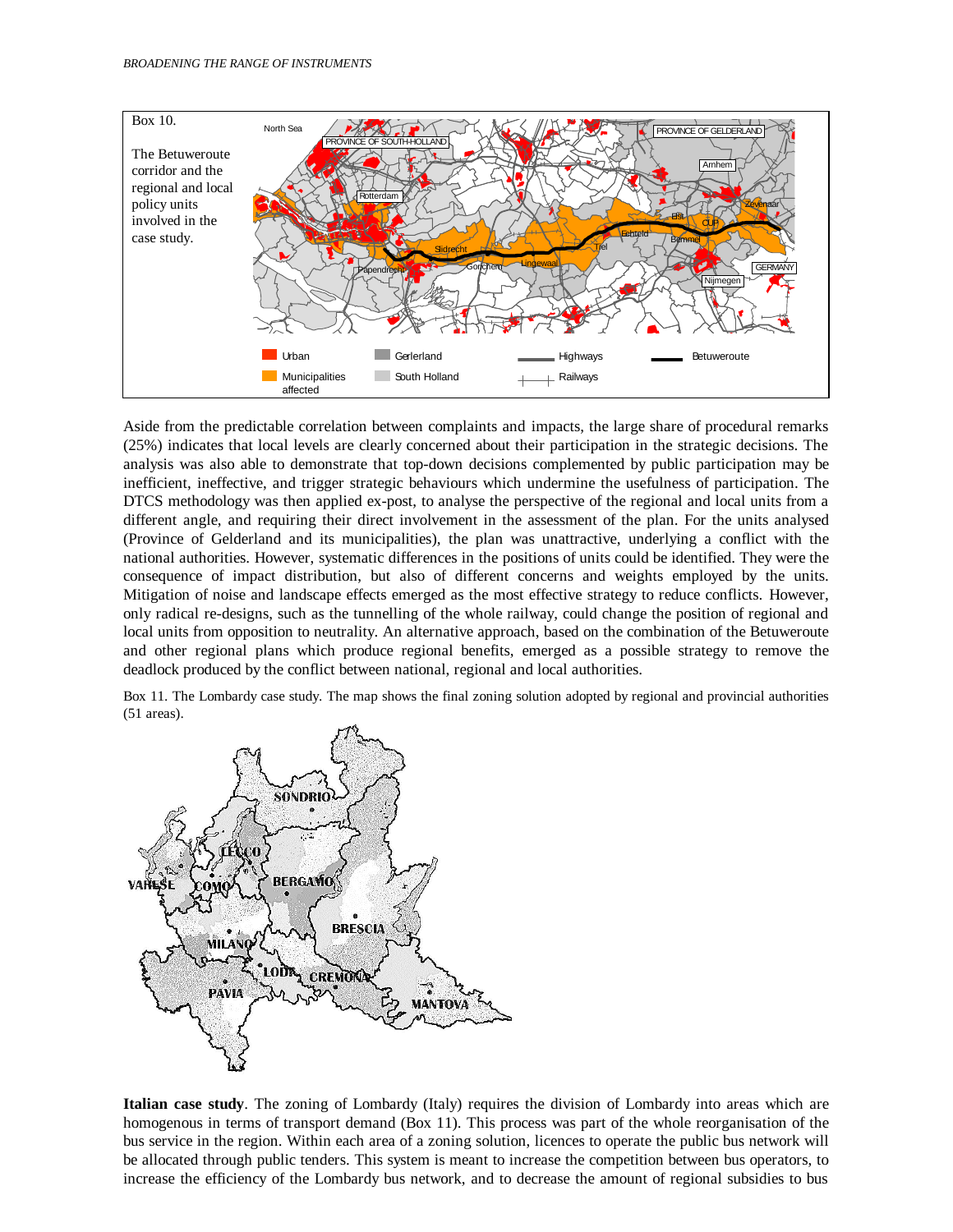companies. The most suitable zoning solution was negotiated between regions and provinces, taking into account the national guidelines, and the interests of large urban areas, bus companies and trade unions. Conflicts emerged between the region (which prefers small areas to maximise competition and minimise subsidies), the provinces (which prefer large areas to minimise changes in the service level), and bus companies (large companies prefer large areas to keep their leadership; small companies prefer small areas to prevent being excluded from the tenders). The DTCS methodology was applied ex-ante, to support all stages of assessment, evaluation and negotiation. A large number of alternative zoning options was generated based on spatial transport demands. Each option was evaluated taking into account multiple concerns (such as accessibility levels in each area; and suitability of the zoning to generate competition between bus companies). The methodology was also applied to compare different zonings and to generate new solutions which could decrease conflicts. The approach guaranteed transparency, and the possibility of handling large amounts of information in a clear and rational way. It also provided information to support all stages of the negotiation between provinces and the region, which eventually agreed upon a final zoning (51 areas).

**Portuguese case study**. The reorganisation of the road network in the Lisbon Metropolitan Region involves the allocation of investments to packages of road links, which are meant to increase the quality of the regional road network and to decrease congestion (Box 12). The whole set of road links proposed would require a budget twice as high as the one currently available. The choice of which sub-set to implement requires the balancing of budget constraints, improvements in the regional transport system, economic benefits and environmental impacts. Since the costs and benefits of each package are not uniformly distributed across the 18 municipalities which compose the region, the spatial distribution of impacts has also to be taken into account. The DTCS methodology was applied ex-ante, to structure the perspective of the regional and municipal administrations. Impacts were estimated on a GIS platform. One of the four packages which was first evaluated emerged as a promising solution, attractive for the region and for ten municipalities. However, this package raised conflicts with the other municipalities, for instance due to high environmental impacts and limited economic effects. Conflict indices suggested the generation of two additional options which could potentially diminish conflicts. One of the new packages was then selected. This package was able to satisfy regional and local actors to a large extent, and to diminish the conflicts between regional and local authorities.



BOX 12. The road links considered for improving the quality of the road network in the Lisbon Metropolitan area.

## **Recommendations**

Based on the results of the case studies and of the feedback received from the policy makers, the following general recommendations can be made.

*A careful articulation of goals and concerns at various policy levels is a condition for the assessment of a policy measure which affects various spatial scales and locations.* The project team found that in practice the articulation of policy goals and concerns is either implicit, poorly documented or simply neglected. Although it may be unrealistic to expect policy actors to be candid about their preferences, it is nevertheless necessary to articulate at least the fundamental goals and concerns of a policy. Without this basis, it becomes extremely difficult to investigate the pros-and-cons of a policy, and to facilitate any constructive debate between actors.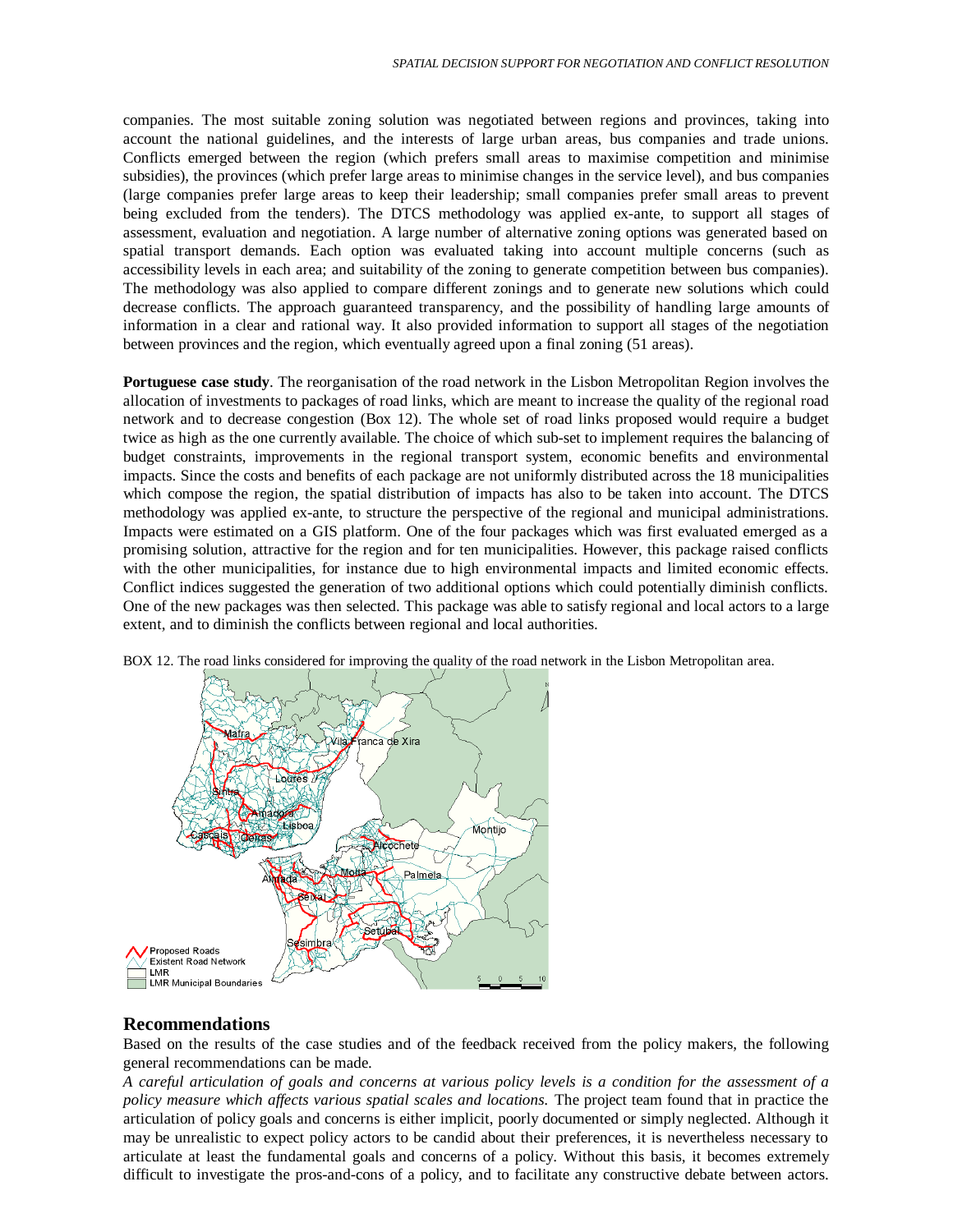However, thinking in terms of fundamental goals and concerns did not seem to be the normal way of thinking of the majority of policy makers. Some experimented with this approach during the project, and most appreciated the advantages of this proposal.

*The experience in the case studies suggests that participation, to be effective, should not be limited to certain stages of the decision process, or to specific decision issues. These limitations may undermine the value of participation, cancel its potential benefits, and even favour conflict escalation.* The case studies explored the role of multiple actors involved in each case on the basis of different participation schemes. A wide spectrum of types of organised participation emerged from the analysis of the cases. The two extremes are the Portuguese and the Dutch case studies. In the Portuguese case a collective body including representatives of all policy units was involved in all stages of the assessment. This is an example of open participation based on a permanent negotiation forum, which affects the whole decision process. This arrangement was suitable for structuring, assessment and evaluation of policy effects at various scales and locations. In the Dutch case, local administration and citizens were only involved after the strategic decisions were made. The Dutch case is an example of strictly organised participation, in which the main actors (the national level) allocate participation rights to other actors (provinces, municipalities, citizens), who have a given scope of influence, which can be used at specific stages of the decision process. Although the pool of participants was very broad (every citizen could express its view), the procedural restrictions made this process ineffective and limited its usefulness to the choice of mitigations and compensations. This procedural arrangement was inadequate to include the views and opinions of a wide spectrum of actors, and increased conflicts and opposition instead of favouring cooperation. Together with the experiences in the other case studies, this seems to suggest that co-decision processes can deploy their benefits only when systematically adopted, while only a partial implementation may even be counterproductive.

*The methodology for policy assessment and conflict analysis is a way of introducing clarity, and a structured way of thinking for complex decision situations. The tools which are used for supporting the analysis should be selected and adapted to the needs of a single case, and they should never be meant to interfere, automate or replace the debate between actors.* The methodology developed in the project introduces structure and organises subjective judgements. The tools which support this analysis offer techniques to gain insight in this domain and to increase clarity. However, they are necessarily a simplified representation of people's values and tastes. Therefore, it is of fundamental importance to interpret these instruments as a means to organise discussion, debate and argument, rather than a means of engineering efficient policy solutions.

## **IV. SCIENTIFIC INTEREST AND NOVELTY**

The main scientific result is the specification of a consistent and theoretically coherent approach, that goes from the identification of policy units, to the assessment of policy options from the unit's perspective, to the assessment of conflicts. Specific issues of scientific interest are: the conflict indices; the distinction between absolute and relative conflicts; and the analysis of similarities between policy units. The DTCS methodology is also particularly suitable for implementation in GIS packages, which offers a development opportunity for the project results.

**Conflict indices.** These indices are used to compare the results of different units, and to identify type and intensity of conflicts. Different indices apply to different type of results of the evaluation, such as indices for ordinal and cardinal rankings of policy options. Each index is also linked to a type of conflict, such as a relative or an absolute conflict. The project developed a small number of indices, able to describe the most frequent conflict situations. However, there is ample space for generalising the approach and for developing a comprehensive mathematical framework for conflict analysis. Indices also have interesting mathematical properties, which can be related to the broader field of social choice theory.

**Absolute and relative conflicts**. The results of multicriteria analysis performed for different units are not comparable in the cardinal sense without introducing reference profiles, which have the same absolute meaning for different units. Reference profiles correspond to real or hypothetical lists of impacts which, on the whole, can be associated with absolute evaluations, such as a *neutral* impact profile, or a *good* impact profile. These profiles are normally different for different evaluators: what's a *good* outcome for somebody is normally different from a *good* outcome for somebody else. Absolute references make it also possible to measure absolute conflicts, as opposed to the type of conflict analysis which is possible by comparing only the rankings for different units. The conceptualisation of absolute references is a critical activity for which there is limited theoretical and empirical evidence. Additional research is needed in this field, also on the basis of the results of the case studies. In some instances, it emerged that the selection of a neutral reference profile was biased by a "memory effect". In a case study, for instance, some negative impacts in a unit were considered as neutral,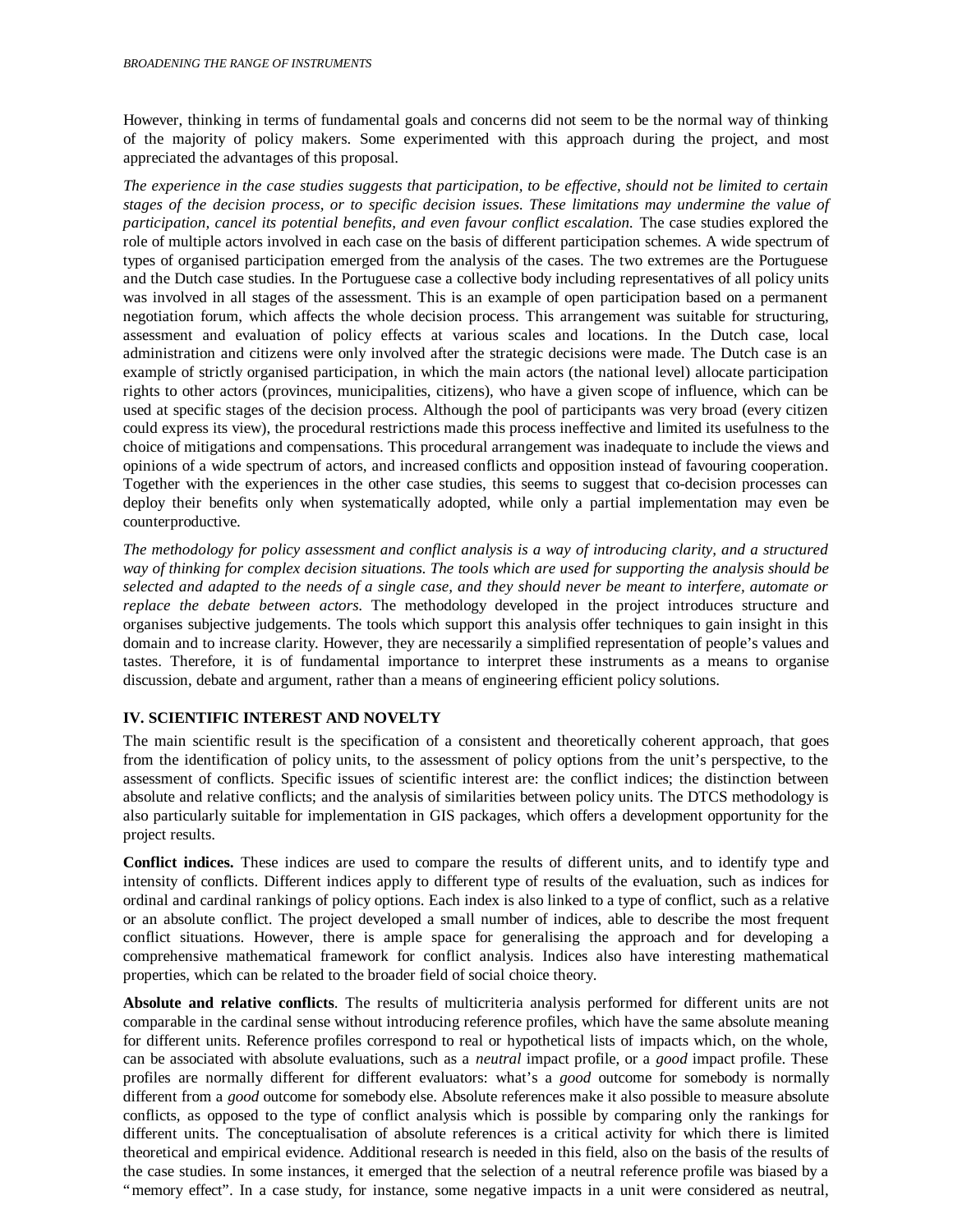since they were significantly inferior to those expected by the unit due to a previous policy proposal. Similar impacts in other units, on the contrary, were rated as very negative. This perception phenomenon may affect the evaluation, and raises the issue of the timing and stage at which the assessment is made.

**Similarities between units**. The influence of the scale and location dimension on the attractiveness of a policy can be assessed by comparing the value trees of units. An attempt has been made to provide a theory which identifies the inside decision-making contexts of a unit (e.g., a concern for those consequences which are directly experienced by a unit), and the outside decision making contexts (e.g., a concern for those consequences which are experienced by other units). The occurrence of conflicts can thus be related to the competitive or co-operative behaviour of a unit, and to the internalisation of positive and negative externalities. In practice, almost all actors share some, or all, concerns, and they are also concerned with issues which do not affect them directly (for instance, the concern for the loss of habitats or ecosystems which are locate in distant areas and which have no direct consequences for an actor; cf. also the concepts of existence value or option value). The communality of interests and the emergence of altruistic behaviour can be studied based on the results of structuring. This makes it possible to investigate common interests and perceptions starting from the most basic information provided by the actors as concerns their values. The project attempted to conceptualise these relationships between concerns of units at various scale and locations, but additional research is needed. Issues which need more investigation are: the degree to which concerns which are expressed at a low level (e.g., expressed by local community) become concerns at the higher level (e.g., a national issue), the way they are expressed at this higher level, and *vice versa*; and the degree to which concerns expressed by a minority of low-level actors are accounted for at a higher level, and *vice versa.*

**Integration MCA with GIS**. The integration of multicriteria analysis (MCA) and spatial analysis (SA) is often performed through map overlay to characterise an aggregated impact. All commercial GIS packages allow this type of basic operation. The same spatial operations can be used to implement the DTCS methodology in a commercial software. This implies that the methodology can be transferred to, and integrated with, most commercial Geographical Information Systems. It is relatively easy to produce either an add-on or a specialised package which uses GIS facilities to perform impact assessment at different spatial scales and levels. The prototype software developed for DTCS has already been tested for this, and links with commercial packages have been verified .

#### **V. POLICY RELEVANCE**

The case studies, the responses of the scientific community and of the policy makers involved in DTCS have highlighted a number of aspects of relevance for policy making.

**Participation and co-decision.** Policy makers involved in the project have expressed a clear concern for promoting cooperation between private and public organisations in policy assessment. Many experienced difficulties in making this effective and useful in practice. The bottleneck was not the political will, but the lack of a systematic approach to assess the perspectives of the many actors involved, and the implications of different perspectives. This was recognised as one of the main added values of DTCS.

**A way of thinking and a toolbox.** The approach is, first of all, a systematic way of thinking about conflicts. This is complemented by tools which support the analysis of conflicts. The DTCS methodology is not a recipe, but a toolbox of instruments applicable to a wide range of situations. It can be applied in full, only in parts, or even only as a guideline for thinking logically about conflicts and negotiation. A wide applicability of the approach emerged, as a technical tool to provide technical answers, and as a management tool to aid conflict management and negotiation. In addition, the approach can be applied to domains other than transport, whenever spatial assessments and spatial conflicts are a critical policy issue.

**Conflicts**. Conflicts in policy evaluations are almost unavoidable. Conflicts contain a creative force, which may drive policy improvements and better decisions, but beyond a certain threshold they can crystallise and jeopardise the interaction between actors. The DTCS methodology allows for an early identification of conflicts, and offers the opportunity to exploit them as a creative force, before they negatively affect the whole decision process and split the actors between winners and losers.

**Communication**. As recognised by many involved in the project, difficulties in communication between actors, and the lack of recognition of the position of other actors, may hamper policy design and evaluation. The DTCS approach promotes communication and the creation of a common language for the evaluation, so that actors can undertand their position, also in relation to that of others.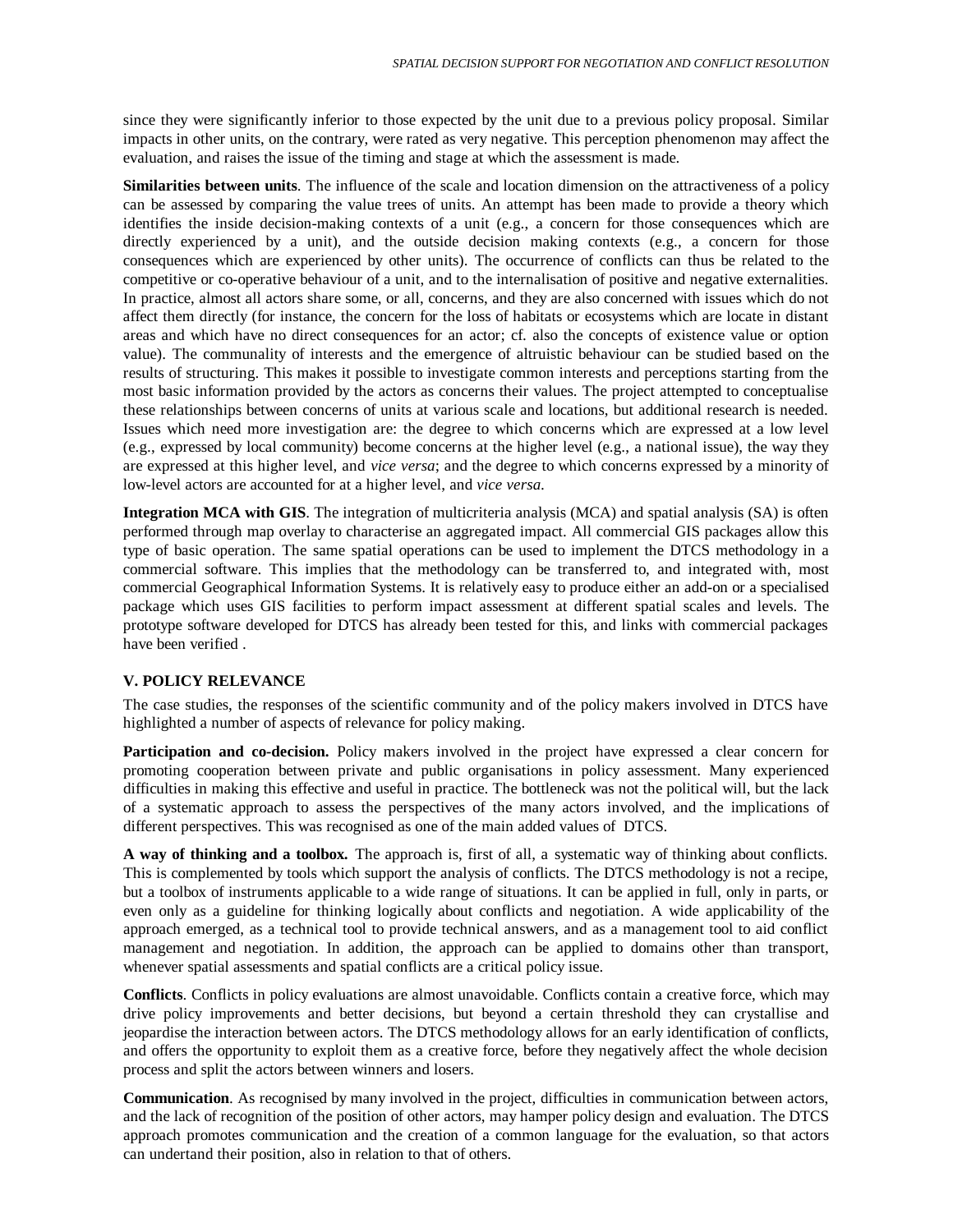**Support for policy improvements.** By focusing on the weak points of the plan, as perceived by the players, it is possible to investigate mitigation, compensations or even completely new designs which could decrease conflicts and improve the outcomes of the plan. The case studies demonstrated that this can be done even on the basis of relatively poor information and qualitative evidence.

### **However:**

It is clear that no analytical approach can substitute political negotiations and debate. Special attention was necessary to dispel any such doubt during the applications. Also, the degree to which the use of DTCS can trigger strategic behaviours is still to be verified (for instance, the exploitation of the approach to achieve overcompensation of damage). Such behaviour is present in any situation which mixes cooperative and competitive motives, but the effect of using a structured and transparent approach to conflict analysis on the negotiation behaviour of policy actors is still to be fully understood.

## **VI. PUBLICATIONS LIST**

#### **Books**

Beinat, E. (Editor) Spatial conflicts in transport policies, Elsevier, Oxford. Accepted for publication.

## **Contribution to books**

- Bana e Costa, C.A., Vansnick, J.C. (in press) "The MACBETH approach: basic ideas, software, and an application", in N. Meskens, M. Roubens (Eds.) *Advance in Decision Analysis*, Kluwer Academic Publishers.
- Beinat, E. (1998) "Spatial conflicts in transport policies: structuring the analysis for large infrastructure projects", in T. Stewart, R. van den Honert (Eds.) *Trends in multicriteria decision making*, Springer, Berlin, 385-394.
- Beinat, E., M. van Drunen (1998) "Spatial conflicts in transport policies: an exploration of the perspectives of regional and local actors", in E. Beinat, P. Nijkamp (Eds.) *Multicriteria Analysis for Land-use Management*, Kluwer, Dordrecht, 139-162.

### **Articles in Scientific Journals**

- Beinat, E., C. Norman, R. Vickerman (in preparation) Spatial conflicts in transport policies: two case studies, *Journal of Environmental Policy and Planning*.
- Laniado, E., F. Stanta, P. Tagliavini (1997) "The competition organisation", *Transport in Lombardy*, 2<sup>nd</sup> special insert: The public local transport reorganisation, Milan, 1997 (in Italian).
- Laniado, E., F. Stanta, R. Parma, G. Ugazio (1997) "The new public transport network: the regional lines", *Transport in Lombardy*, 2<sup>nd</sup> special insert: The public local transport reorganisation, Milan, 1997 (in Italian).
- Laniado, E., P. Tagliavini (1997) "Transport obligations in the homogenous area: the definition elements", *Transport in Lombardy*, 2<sup>nd</sup> special insert: The public local transport reorganisation, Milan, 1997 (in Italian).
- Norman, C and Vickerman, R. (1998) "Local and Regional Implications of Trans-European Transport Networks: The Channel Tunnel Rail Link", *Environment and Planning A*, forthcoming.

#### **Other**

- Bana e Costa, C.A. (1997) "Multicriteria Value Measurement", paper presented at the 6th International Summer School on MCDA, Turku, Finland, August 1997.
- Bana e Costa, C.A. (1997) "Using multicriteria decision support systems for conflict resolution in resource allocation: the case of the regional road network of the Lisbon Metropolitan Region", paper presented at the 7<sup>th</sup> Mini Euro Conference on DSS; GroupWare, Multimedia, and Electronic Commerce, Bruges, Belgium 24-27 March 1997.
- Bana e Costa, C.A., Vansnick, J.C. (1997) "The MACBETH approach: basic ideas", paper presented at the International Conference on Methods and Applications of Multicriteria Decision Making, Mons, Belgium, 14-16 May 1997.
- Beinat, E, C. Bana e Costa (1997) "Spatial conflict measurement for transport policies", paper presented at MCDM 13 , Cape Town, January 1997.
- Beinat, E. (1997) "Spatial conflicts and collective decision making: the case of the Betuwe rail-link in the Netherlands", paper presented at the  $7<sup>th</sup>$  Mini Euro Conference, Bruges, March 1997.
- Beinat, E. (Ed.) (1997) "Transport policies in the European union: economy, environment and space", Institute for Environmental Studies, Report W 97/17, 71 pp.
- Beinat, E, C. Norman, C, R. Vickerman (1998) "Spatial Conflict in Transport Planning: Two European Case Studies", paper presented at the 8<sup>th</sup> World Conference on Transport Research, Antwerp, July 1998.